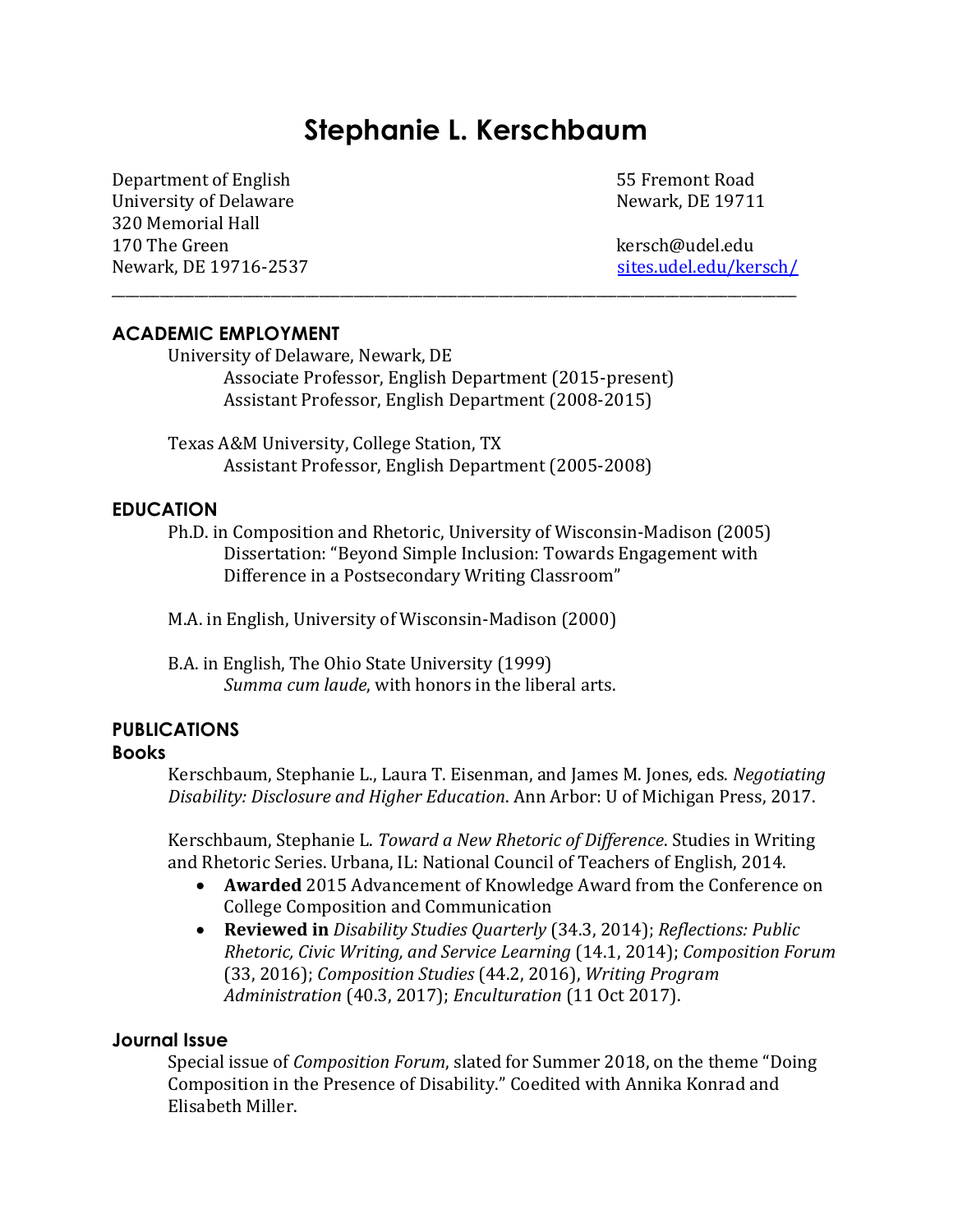# **Refereed Articles and Book Chapters**

Kerschbaum, Stephanie L., Amber M. O'Shea, Margaret Price, and Mark Salzer. "Accommodations and Disclosure for Faculty Members with Mental Disability." *Negotiating Disability: Disclosure and Higher Education*, ed. Stephanie L. Kerschbaum, Laura T. Eisenman, and James M. Jones. Ann Arbor: U of Michigan Press, 2017. 311-26.

Kerschbaum, Stephanie L. and Margaret Price. "Centering Disability in Qualitative Interviewing." *Research in the Teaching of English* 52.1 (2017): 98-107.

Price, Margaret, Mark Salzer, Amber M. O'Shea, and Stephanie L. Kerschbaum. "Disclosure of Mental Disability by College and University Faculty: The Negotiation of Accommodations, Supports, and Barriers." *Disability Studies Quarterly* 37.2*.* (2017). <http://dsq-sds.org/article/view/5487>

 **Featured in** *Inside Higher Ed*: [https://www.insidehighered.com/news/2017/06/08/study-faculty](https://www.insidehighered.com/news/2017/06/08/study-faculty-members-mental-health-issues-finds-mix-attitudes-disclosing-and)[members-mental-health-issues-finds-mix-attitudes-disclosing-and](https://www.insidehighered.com/news/2017/06/08/study-faculty-members-mental-health-issues-finds-mix-attitudes-disclosing-and)

Price, Margaret and Stephanie L. Kerschbaum. "Stories of Methodology: Interviewing Sideways, Crooked, and Crip." *The Canadian Journal of Disability Studies*. 5.3 (2016): 18-56. Available at <http://cjds.uwaterloo.ca/index.php/cjds/article/view/295>

Kerschbaum, Stephanie L. "Anecdotal Relations: On Orienting to Disability in the Composition Classroom." *Composition Forum* 32 (Fall 2015). Web. N. pag. [http://www.compositionforum.com/issue/32/anecdotal-relations.php.](http://www.compositionforum.com/issue/32/anecdotal-relations.php)

Kerschbaum, Stephanie L. "Inclusion." *Peitho* 18.1, Fall 2015. <http://peitho.cwshrc.org/inclusion/>

Brueggemann, Brenda Jo and Stephanie L. Kerschbaum. "Disability: Representation, Disclosure, Access, and Interdependence." *How to Build a Life in the Humanities*. Ed. Gregory Colón-Semenza and Garrett A. Sullivan, Jr. New York: Palgrave, 2015. 183- 92.

 Our chapter was **featured in** an essay on the collection in *Inside Higher Ed*: [https://www.insidehighered.com/advice/2015/06/08/essay-how](https://www.insidehighered.com/advice/2015/06/08/essay-how-build-life-and-career-humanities)[build-life-and-career-humanities](https://www.insidehighered.com/advice/2015/06/08/essay-how-build-life-and-career-humanities)

Kerschbaum, Stephanie L. "On Rhetorical Agency and Disclosing Disability in Academic Writing." *Rhetoric Review* 33.1 (2014): 55-71. Print.

Kerschbaum, Stephanie L., Rosemarie Garland-Thomson, Sushil K. Oswal, Amy Vidali, Susan Ghiaciuc, Margaret Price, Jay Dolmage, Craig A. Meyer, Brenda Brueggemann, and Ellen Samuels. "Faculty Members, Accommodation, and Access in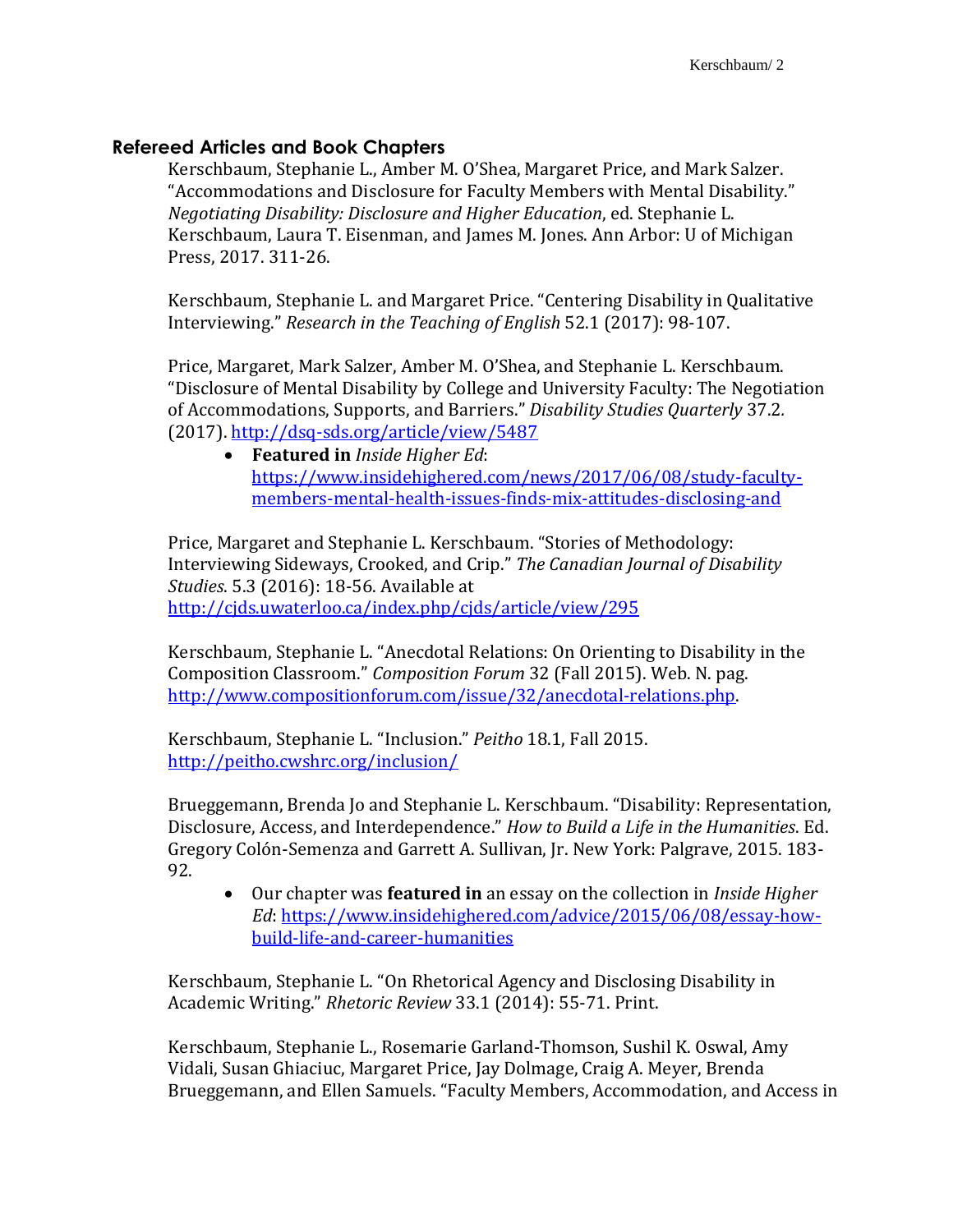Higher Education." *Profession* (December 2013). Web. N. pag. [http://profession.commons.mla.org/2013/12/09/faculty-members](http://profession.commons.mla.org/2013/12/09/faculty-members-accommodation-and-access-in-higher-education/)[accommodation-and-access-in-higher-education/.](http://profession.commons.mla.org/2013/12/09/faculty-members-accommodation-and-access-in-higher-education/)

Yergeau, Melanie, Elizabeth Brewer, Stephanie L. Kerschbaum, Sushil K. Oswal, Margaret Price, Cynthia Selfe, Franny Howes, and Michael Salvo. "Multimodality in Motion: Disability and Kairotic Spaces." *Kairos: A Journal of Rhetoric, Technology, and Pedagogy* 18.1 (August 2013)*.* Web. N. pag. [http://www.technorhetoric.net/18.1/coverweb/yergeau-et-al/index.html.](http://www.technorhetoric.net/18.1/coverweb/yergeau-et-al/index.html)

Kerschbaum, Stephanie L. "Avoiding the Difference Fixation: Identity Categories, Markers of Difference, and the Teaching of Writing." *College Composition and Communication* 63.4 (July 2012): 617-645. Print.

 **Reprinted in** *The St. Martin's Guide to Teaching Writing*, 7th ed. Ed. Cheryl Glenn and Melissa A. Goldthwaite. Boston: Bedford/St. Martin's, 2013. 412- 435. Print.

Kerschbaum, Stephanie L. "Classroom Narratives and Ethical Responsibility: How Markers of Difference Can Inform Teaching and Teacher Education." In *Narrative Discourse Analysis for Teacher Educators: Managing Cultural Differences in Classrooms*. Ed. Lesley Rex & Mary Juzwik. Cresskill, NJ: Hampton Press, 2011. 77- 104. Print.

Odom, Mary Lou, Michael Bernard-Donals, and Stephanie L. Kerschbaum. "Enacting Theory: The Practicum as a Site of Invention." In *Don't Call it That: The Composition Practicum*, Ed. Sid Dobrin. Urbana, IL: National Council of Teachers of English, 2005: 214-37. Print.

## **Essays**

Vogler, Christian (and 32 other signatories). "Access Denied." *Inside Higher Ed*. 18 April 2017. [https://www.insidehighered.com/views/2017/04/18/scholars-and](https://www.insidehighered.com/views/2017/04/18/scholars-and-others-strongly-object-berkeleys-response-justice-department)[others-strongly-object-berkeleys-response-justice-department](https://www.insidehighered.com/views/2017/04/18/scholars-and-others-strongly-object-berkeleys-response-justice-department) (I was one of six people who contributed significantly to the drafting and shaping of this editorial).

Dolmage, Jay and Stephanie L. Kerschbaum. "Wanted: Disabled Faculty." *Inside Higher Ed*. 31 October 2016.

[https://www.insidehighered.com/advice/2016/10/31/advice-hiring-faculty](https://www.insidehighered.com/advice/2016/10/31/advice-hiring-faculty-members-disabilities-essay)[members-disabilities-essay](https://www.insidehighered.com/advice/2016/10/31/advice-hiring-faculty-members-disabilities-essay)

 **Reprinted by** *Chronically Academic*, 03 November 2016 at [https://chronicallyacademic.blogspot.com/2016/11/wanted-disabled](https://chronicallyacademic.blogspot.com/2016/11/wanted-disabled-faculty-members.html)[faculty-members.html](https://chronicallyacademic.blogspot.com/2016/11/wanted-disabled-faculty-members.html)

Kerschbaum, Stephanie L. and Margaret Price. "Perils and Prospects of Disclosing Disability in Higher Education." *Diversity US: A Blog of the Center for the Study of*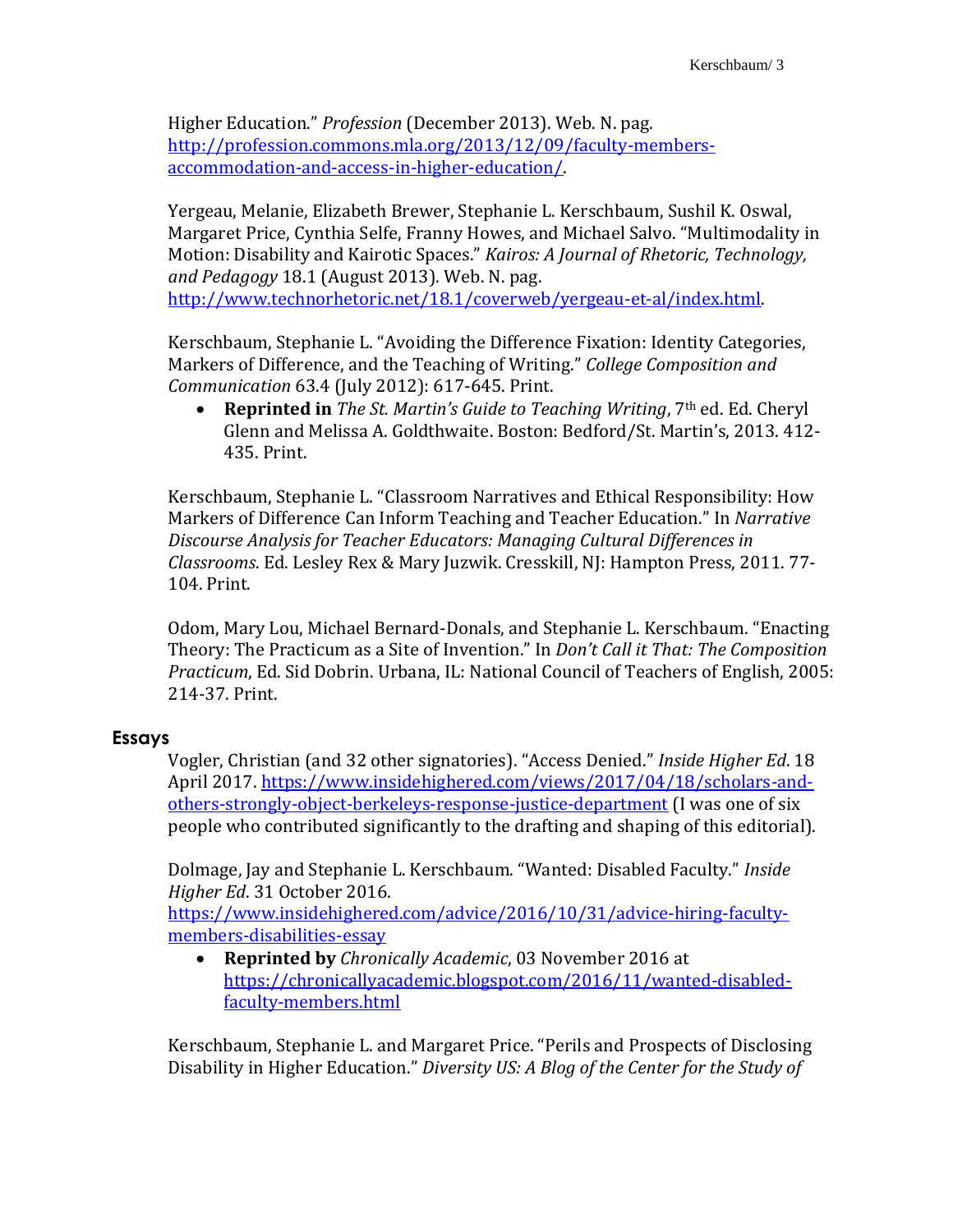*Diversity*. 03 March 2014. N. pag. [http://sites.udel.edu/csd/2014/03/03/perils-and](http://sites.udel.edu/csd/2014/03/03/perils-and-prospects-of-disclosing-disability-identity-in-higher-education/)[prospects-of-disclosing-disability-identity-in-higher-education/.](http://sites.udel.edu/csd/2014/03/03/perils-and-prospects-of-disclosing-disability-identity-in-higher-education/)

Kerschbaum, Stephanie L. "Access in the Academy." *Academe* 98.5 (Sep.-Oct. 2012): 37-40. Print. Also available online at [http://www.aaup.org/article/access-academy.](http://www.aaup.org/article/access-academy#.UccbIpxaFv0)

Kerschbaum, Stephanie L. and M. Jimmie Killingsworth. "Diverse Lessons: Developing an Undergraduate Program in Rhetoric, Writing, and Culture." *Composition Forum* 17 (2006). N. pag. Web. Available at [http://wise.fau.edu/compositionforum/17/.](http://wise.fau.edu/compositionforum/17/)

 **Reprinted and featured** with a new "Coda: Where We Are Now" in *Ecologies of Writing Programs: Profiles of Writing Programs in Context*, ed. Mary Jo Reiff, Anis Bawarshi, Michelle Ballif, and Christian Weisser. Parlor Press, 2015, 198-210.

## **Training Documents**

Price, Margaret and Stephanie L. Kerschbaum. "Promoting Supportive Academic Environments for Faculty with Mental Illnesses." For the Temple University Collaborative on Community Inclusion of Individuals with Psychiatric Disabilities. (2017). 29 pages. Available at [www.tucollaborative.org.](http://www.tucollaborative.org/)

## **Reviews and Review Essays**

Kerschbaum, Stephanie L. "Teaching Writing in the 21st Century: Composition Methodologies, Reading, and Transfer." *College English* 78.4 (2016): 394-406. Print. Review essay of: Ellen C. Carillo, *Securing a Place for Reading in Composition*; Daniel Keller, *Chasing Literacy*; Dan Melzer, *Assignments across the Curriculum*; Pegeen Reichert Powell, *Retention and Resistance*; and Patrick Sullivan, *A New Writing Classroom*.

Kerschbaum, Stephanie L. Review of Jay Dolmage, *Disability Rhetoric*. *Rhetoric Review* 33.4 (2014): 449-53. Print.

Kerschbaum, Stephanie L. Review of Margaret Price, *Mad at School*. *Disability Studies Quarterly* 31.3 (2011). N. pag. Available online at [http://dsq](http://dsq-sds.org/article/view/1661/1612)[sds.org/article/view/1661/1612.](http://dsq-sds.org/article/view/1661/1612)

Kerschbaum, Stephanie L. "Practicable theory: Introducing College Students to Argument, Genre, and Research." Review of C. Johnson & J. Moneysmith. *Multiple Genres, Multiple Voices: Teaching Argument in Composition and Literature*. *Linguistics and Education* 18.1 (2007): 82-84. Print.

Kerschbaum, Stephanie L. Review of *Sexuality and the Politics of Ethos* by Zan Meyer Goncalves. *Composition Studies* 34.2 (2006): 137-140. Print.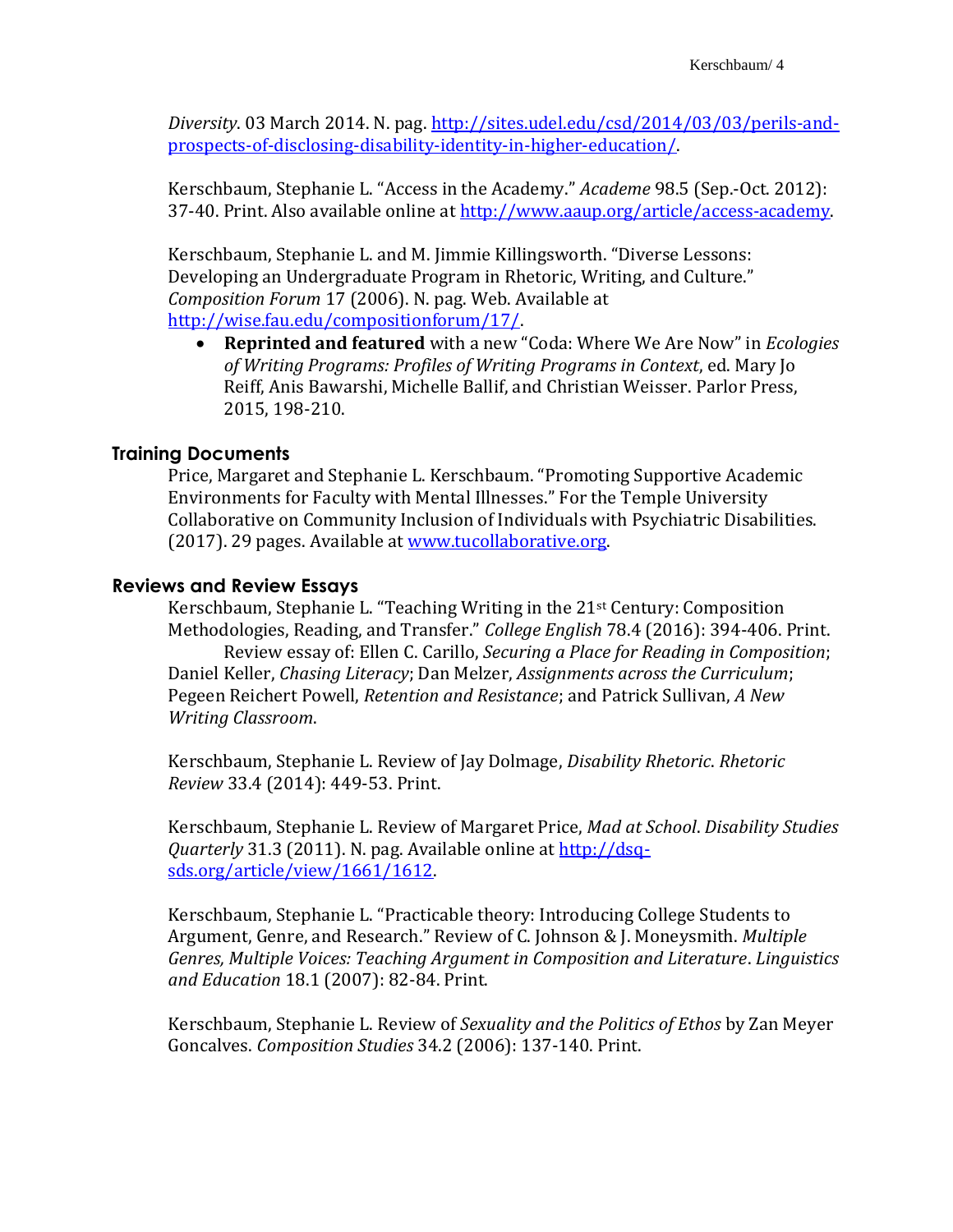Kerschbaum, Stephanie L. "Understanding Teaching and Interpretation in Literature and Composition-Rhetoric." *College Literature*, 32.4 (2005): 189-99. Print.

Review essay of Christina McDonald & Robert McDonald, *Teaching Writing: Landmarks and Horizons*; Gary Olson & Lynn Worsham, *Critical Intellectuals on Writing*; Michelle Tokarczyk & Irene Papoulis, *Teaching Composition/Teaching Literature: Crossing Great Divides* and Bonnie TuSmith & Maureen Reddy, *Race in the College Classroom*.

Kerschbaum, Stephanie L. "Intersections of Access: Disabilities and Varieties of English" and "Teaching Writing, Teaching Advocacy." Reviews of four sessions from the 2004 Conference on College Composition and Communication. *Across the Disciplines*. [http://wac.colostate.edu/atd/reviews/cccc2004/cccc2004.cfm.](http://wac.colostate.edu/atd/reviews/cccc2004/cccc2004.cfm)

Kerschbaum, Stephanie L. "Situating the Public and Personal in Student Writing." *Writing Program Administratio*n 26.1/2 (2002): 89-93. Print.

Review essay of Emily Isaacs & Phoebe Jackson, *Public Works: Student Writing as Public Text* and Karen Paley, *I-Writing: The Politics and Practice of First-Person Writing*.

## **Work in Progress**

*Signs of Disability: Perception, Matter, Narrative.* Book manuscript in progress.

"Flexibility, Agility, and Being Limber in Multimodal Composing and Teaching." Chapter accepted for *Cripping the Computer: A Critical Moment in Composition Studies*. Ed. Melanie Yergeau and Elizabeth Brewer. Computers and Composition Digital Press. 21 pages.

"Cripping Neutrality: Student Resistance, Pedagogical Audiences, and Teachers' Accommodations." With Ai Binh Ho, Rebecca Sanchez, and Melanie Yergeau. Article proposal accepted for special issue of *Pedagogy* on "Ideology in the Classroom."

# **GRANTS AND AWARDS**

## **External**

Advancement of Knowledge Award from the Conference on College Composition and Communication for *Toward a New Rhetoric of Difference.* 2015.

Postdoctoral Research Leave Fellowship, American Association of University Women. \$35,000, 2014-2015.

Accessibility and Digital Composition Award from Computers and Composition Digital Press for "Multimodality in Motion: Disability and Kairotic Spaces." 2014.

"Composing Disabled Faculty." Conference on College Composition and Communication Research Initiative Grant. With Margaret Price. \$10,000, 2013- 2014.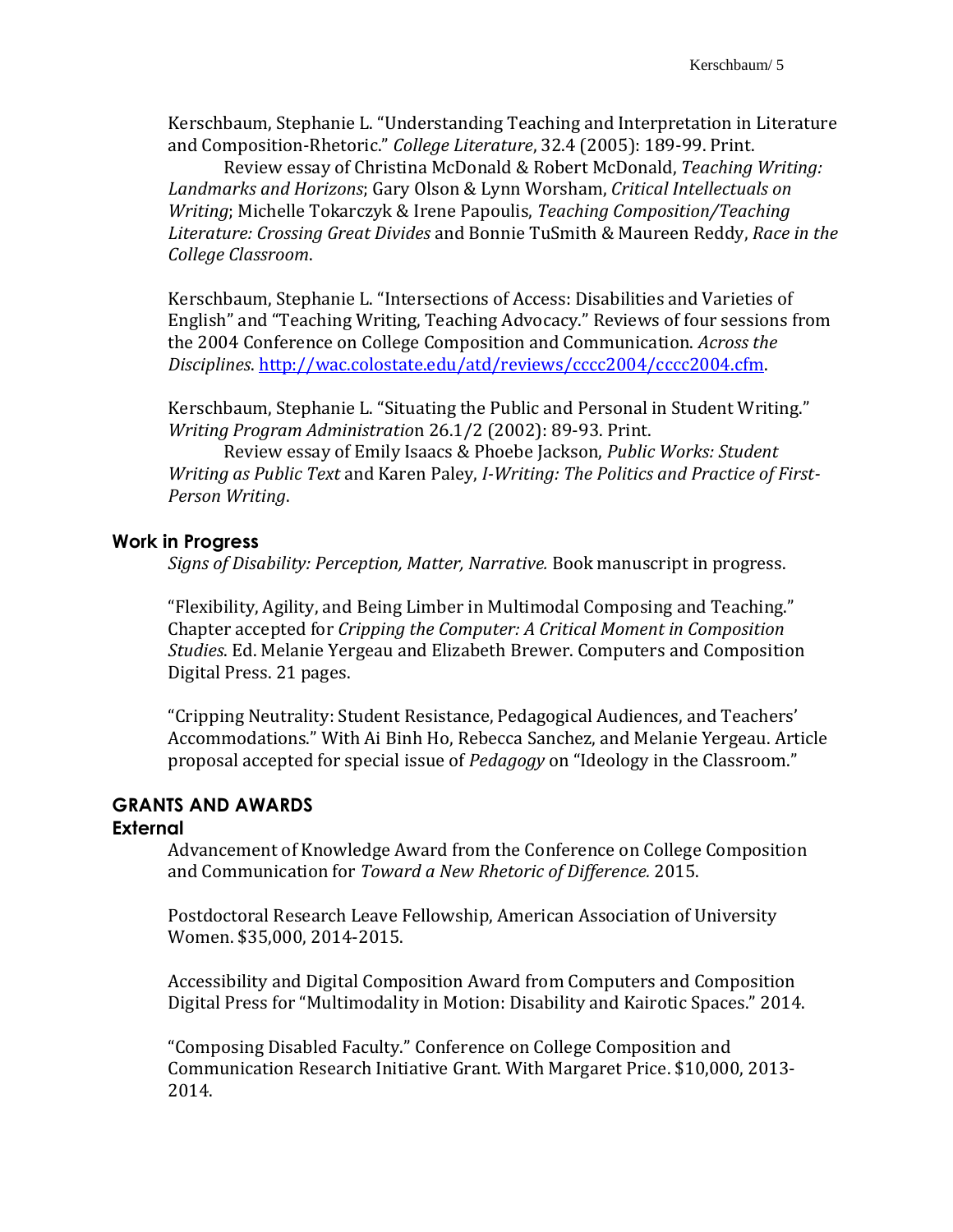"Developing welcoming work environments in mental health and academic settings." With Margaret Price. \$6,000. Part of the Rehabilitation Research and Training Center on Community Living and Participation of Individuals with Psychiatric Disabilities, funded by the National Institute on Disability and Rehabilitation Research (Mark Salzer, Temple University, P.I.; H133B130014; \$4,375,000; 10/1/13 – 9/30/18).

Invited Participant, Symposium for the Study of Writing and Teaching Writing, University of Massachusetts-Amherst. \$600, 2009.

#### **Internal**

Mary Custis Straughn Excellence in Higher Education Disability Advocacy Award. The Office of the Vice Provost for Diversity, 2016.

"Broadening UD's Disabilities Studies Minor: Building Sustainable Interdisciplinary and Cross-College Engagement." Interdisciplinary Humanities Research Center Grant. \$2,000, 2015-16.

"Disabled Faculty: Disclosure, Identity, Access." General University Research Grant. \$6,000. 2015.

"Uncovering an Invisible Demographic: Faculty, Disclosure, and Disability in Higher Education." Interdisciplinary Humanities Research Center Grant. \$7,590, 2013-14.

College of Arts and Sciences Faculty Research Grant. \$400, 2013-2014.

"Faculty and Students with Disabilities in Higher Education: Disclosure, Accommodation, and Access." Faculty Development Workshop funded through the President's Diversity Initiative (\$5,500) and the Office for Disability Support Services, \$1,000, 2013.

Summer Faculty Success Program Scholarship, President's Diversity Initiative. \$3,450, 2012.

General University Research Grant, University of Delaware Research Office. \$5000, 2011.

Digital Humanities Stipendiary Fellowship Award, Glasscock Center for the Humanities, Texas A&M University. \$1,500, 2008.

Stipendiary Fellowship Award, Glasscock Center for the Humanities, Texas A&M University. \$1,500, 2005.

#### **TALKS, WORKSHOPS AND PRESENTATIONS**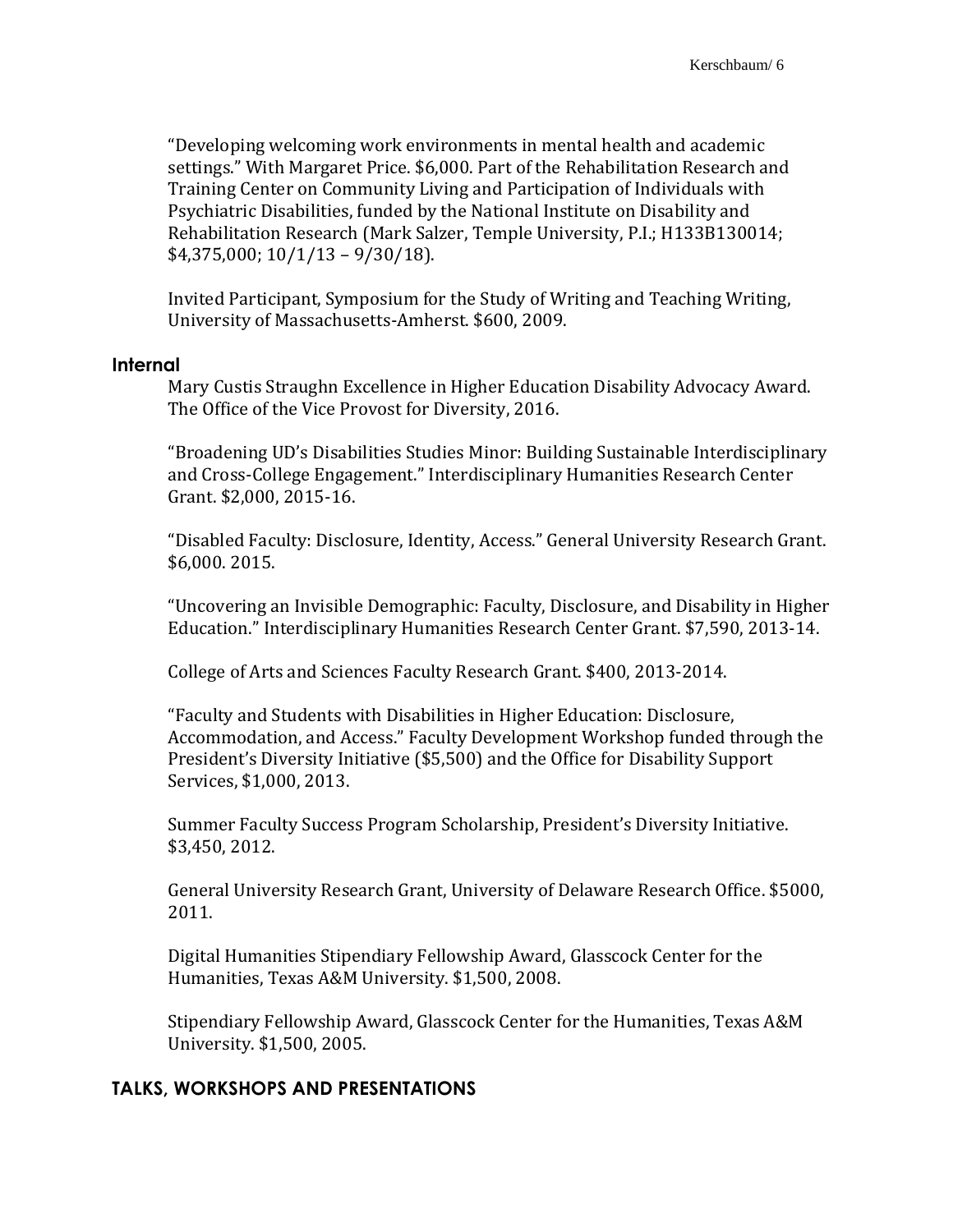## **Conference Keynotes**

"Stories of Academic Ableism: Teaching While Disabled." Keynote for Academic Ableism symposium, University of California-Berkeley. 30 September 2017.

"Toward a More Inclusive Writing Center." Keynote for the National Conference on Peer Tutoring of Writing, Tacoma, WA, November, 2016.

## **Invited Lectures and Talks**

Upcoming: New Mexico State University (March 2018) and University of Wisconsin-Milwaukee (April 2018)

"Teaching While Disabled: Narrating Disability, Negotiating Disclosure." University of Wisconsin-Madison. April 2017.

"Exploring Discomfort Using Markers of Difference: Constructing Antiracist and Antiableist Teaching Selves." Kansas State University, Manhattan, KS. April 2017.

"Exploring Discomfort Using Markers of Difference: Towards Constructing Antiracist and Antiableist Teaching Selves." University of Nebraska-Lincoln, Department of English. September 2016.

"Disability Rhetorics." With Casie Cobos, Jay Dolmage, Sami Schalk, Stephanie Wheeler, and Melanie Yergeau. SuperSession (featured panel) for the Rhetoric Society of America Conference, Atlanta, GA. May, 2016.

"Disability Disclosure, Research Interviewing, and Markers of Difference." Center for Writing Studies. University of Illinois at Urbana-Champaign, Urbana, IL, October 2015.

"Faculty Disclosing Disability in the Classroom: Rhetorical Agency, Narrative, and Materiality." University of Toledo, Toledo, OH, September, 2015.

"Identity, Disability, and Markers of Difference." University of Michigan Initiative on Disability Studies. University of Michigan, Ann Arbor, MI, September, 2015.

"Inclusion and the Work of Building Public Spaces." Panel on the Future of Feminist Rhetorical Studies. Symposium on Feminist Rhetorical Research in honor of Susan Wells. Temple University, Philadelphia, PA, April 2015.

"Narrating Disclosure." Future of Disability Studies Working Group, Columbia University. New York, NY, April 2015.

"Flexibility and its Discontents: Rethinking Disability and Academic Spaces." With Margaret Price. Georgetown University, Washington, D.C., March 2015.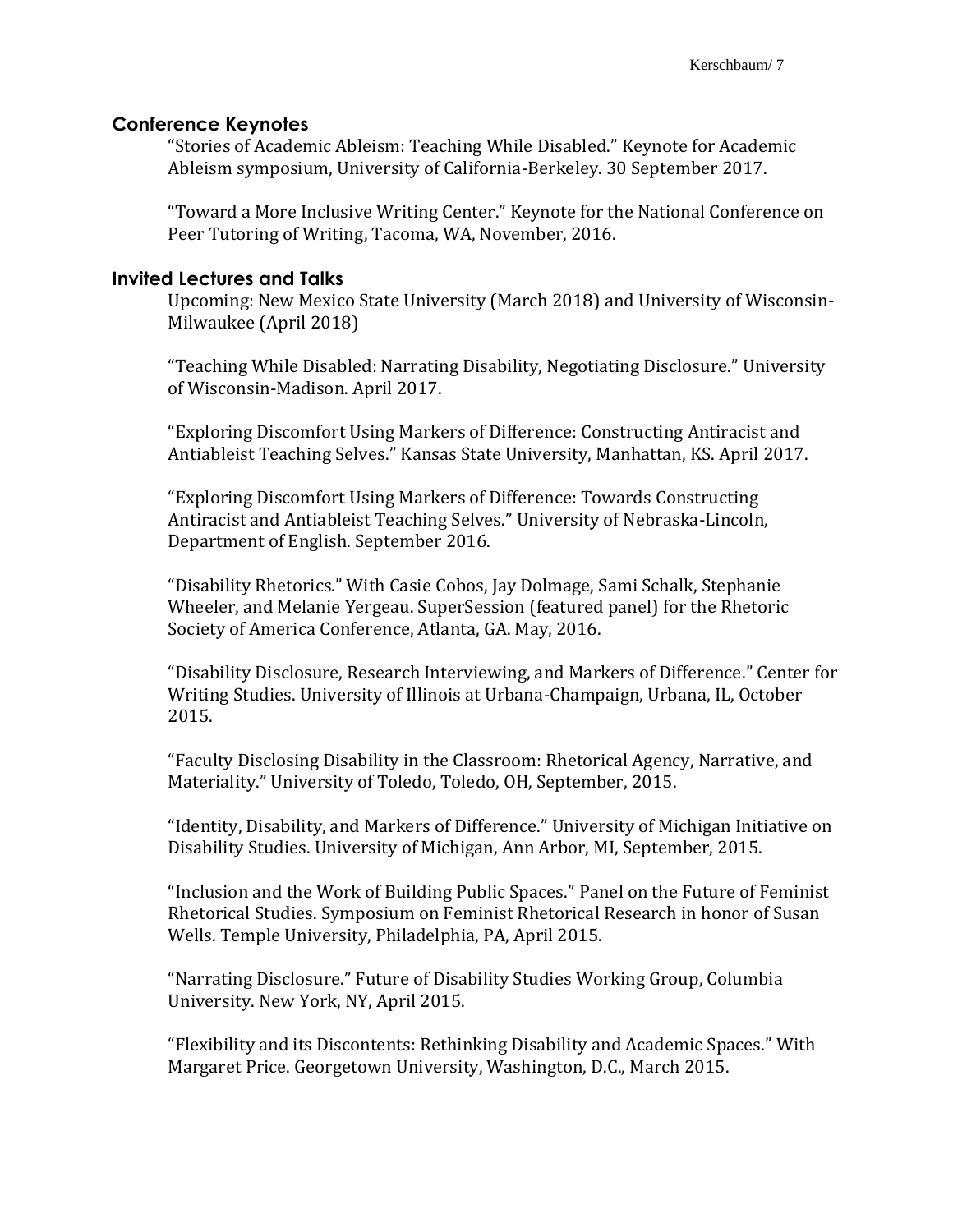"Disability, Identity, and Teaching." University of Maryland Composition Program. College Park, MD, January 2015.

"Disability and Living/Working in the Academy." National Center for Faculty Development and Diversity. Webinar, January 2015.

"Disabled Faculty and Disabling Research." Disability Studies Reading Group. University of Pennsylvania, Philadelphia, PA. October 2014.

"Disabled Faculty and the Academy." University Seminar in Disability Studies at Columbia University, New York, NY. April 2013.

"Disability, Identity, and Teaching." Teaching Resource and Research Center. Spelman College, Atlanta, GA. March 2013.

#### **Invited Workshops**

"Disability at the Intersections." Rhetoric Society of America Biennial Institute Workshop co-led with Amy Vidali. May 2017. <https://disabilityintersections.wordpress.com/>

"Flexibility and its Discontents: Designing Accessible Classrooms and Assignments." With Margaret Price. Humanities Institute, University of Michigan, Ann Arbor, MI. September 2014.

## **Refereed Workshops**

"Teacher-Researcher: Creating, Conducting, and Publishing Classroom Research to Inform Practice." With Melissa Ianetta, Lori Ostergaard, Paul Prior, Carolyne King, and Janel Atlas. Half-day workshop proposed for the Conference on College Composition and Communication, Kansas City, MO. March 14-17, 2018.

"Breaking Down Barriers and Enabling Access: (Dis)Ability in Writing Classrooms and Programs." With Tara Wood, Amy Vidali, Craig Meyer, Brenda Brueggemann, Patricia Dunn, Melanie Yergeau and others. Half-Day Workshop at the Conference on College Composition and Communication. Indianapolis, IN. March 19-22, 2014. (**Reviewed in** *Kairos* 19.1, Fall 2014: [http://praxis.technorhetoric.net/tiki](http://praxis.technorhetoric.net/tiki-index.php?page=CCCC2014_MW02)[index.php?page=CCCC2014\\_MW02\)](http://praxis.technorhetoric.net/tiki-index.php?page=CCCC2014_MW02)

#### **Invited Conference Presentations**

"Cultivating and Mobilizing Social Justice Work in CCCC." Featured Cultivate Roundtable. With Damián Baca, Elaine Richardson, Asao Inoue, Frankie Condon, Vershawn Young, and Qwo-Li Driskill. Conference on College Composition and Communication, Portland, OR. March 15-18, 2017.

"Working and Getting Worked: An Interactive, Decolonial, Queer, and Feminist Roundtable on Labor in Rhetoric and Composition." Featured Cultivate Session.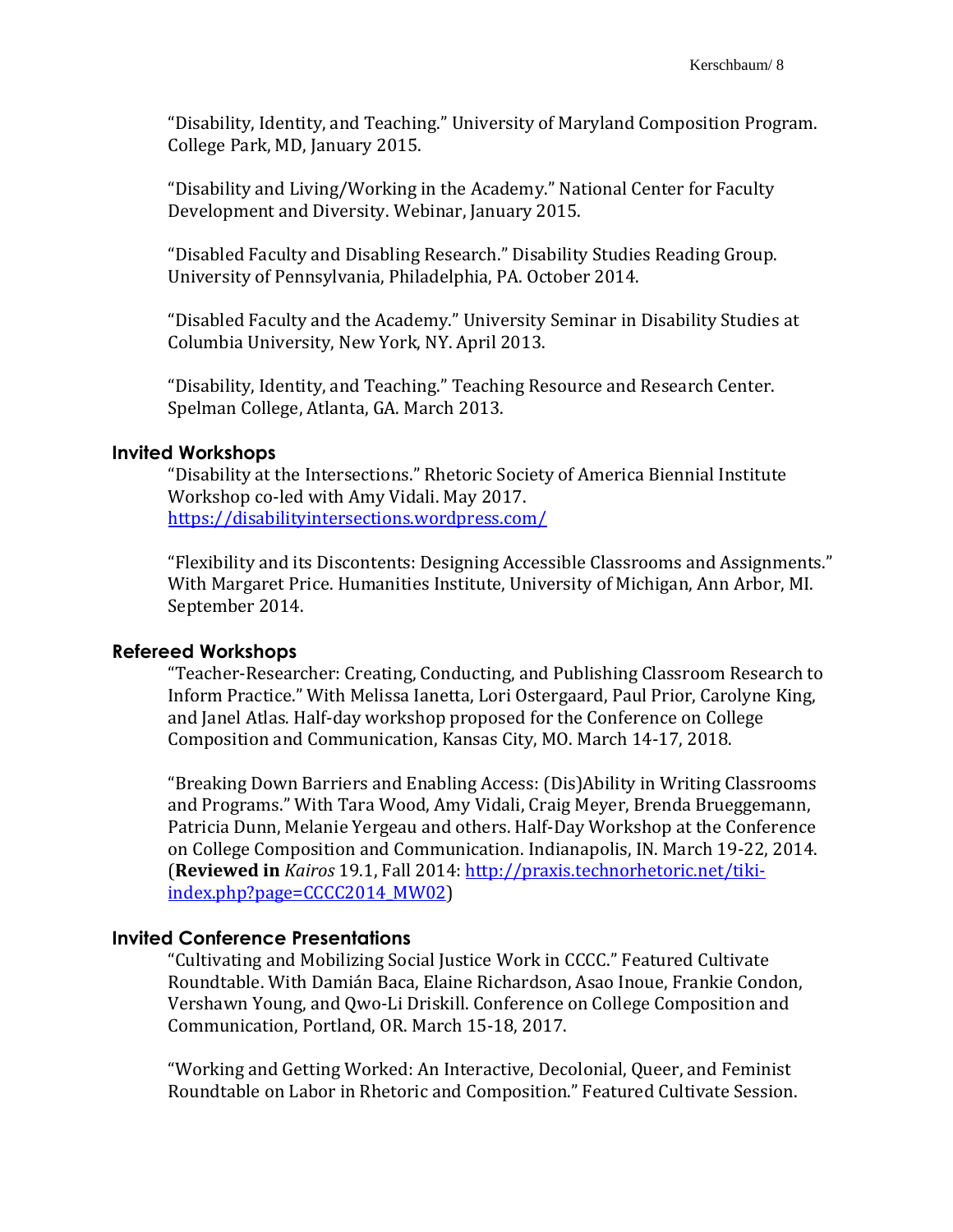With Kate Firestone, Franny Howes, Terese Guinsatao Monberg, Ersula Ore, Patricia Poblete, Dora Ramirez, Flourice Richardson, Angela Haas, Casie Cobos, Aimee Suzara, Stephanie Mahnke, Gabriella Gutierrez y Muhs, and Jennifer Sano-Franchini. Conference on College Composition and Communication, Portland, OR. March 15-18, 2017.

"Cultivating a More Equitable Professional Organization." Featured Cultivate Roundtable. With Garrett Nichols, Catherine Prendergast, Joyce Rain Anderson, Jennifer Sano-Franchini, and Bo Wang, Conference on College Composition and Communication, Portland, OR. March 15-18, 2017.

"Signs of Disability in Academia." Featured Speaker for the Thomas R. Watson Conference, University of Louisville, Louisville, KY, October 2016.

Respondent to "Publishing in CCCC's *Studies in Writing and Rhetoric*." With Lauren Rosenberg, Victor Villanueva, Deborah Holdstein, and Anna Plemons. College Composition and Communication. Houston, TX. April 6-9, 2016.

#### **Refereed Conference Presentations**

"Cripping Neutrality: Student Resistance, Pedagogical Performance, and Ideological Commitments in the Writing Classroom." Panel sponsored by the Conference on College Composition and Communication Disability Studies Standing Group, Kansas City, MO. March 14-17, 2018.

"Starting from Scratch: Strategies for Developing New Projects Post-Dissertation." Collaborative/interactive session with Abby Dubisar, Risa Applegarth, Sarah Hallenbeck, and Jessica Enoch. Feminisms and Rhetorics Conference, Dayton, OH. October 4-7, 2017.

"Fostering Spaces of Difference and their Circulation within Composition and Rhetoric Scholarship." Collaborative panel with Lauren Rosenberg, Rhea Lathan, and Tiffany Rousculp. Conference on College Composition and Communication, Portland, OR. March 15-18, 2017.

"Signs of Disability: Rhetorical Agency and Disability Disclosure." Rhetoric Society of America Conference, Atlanta, GA. May 26-29, 2016.

"Cultivating Disability Awareness: The Responsibilities of Disabled Faculty Members at Work." Conference on College Composition and Communication. Houston, TX. April 6-9, 2016.

"The Materiality of Shared Social Space: Disability in Interaction." Modern Language Association Conference, Austin, TX. January 7-10, 2016.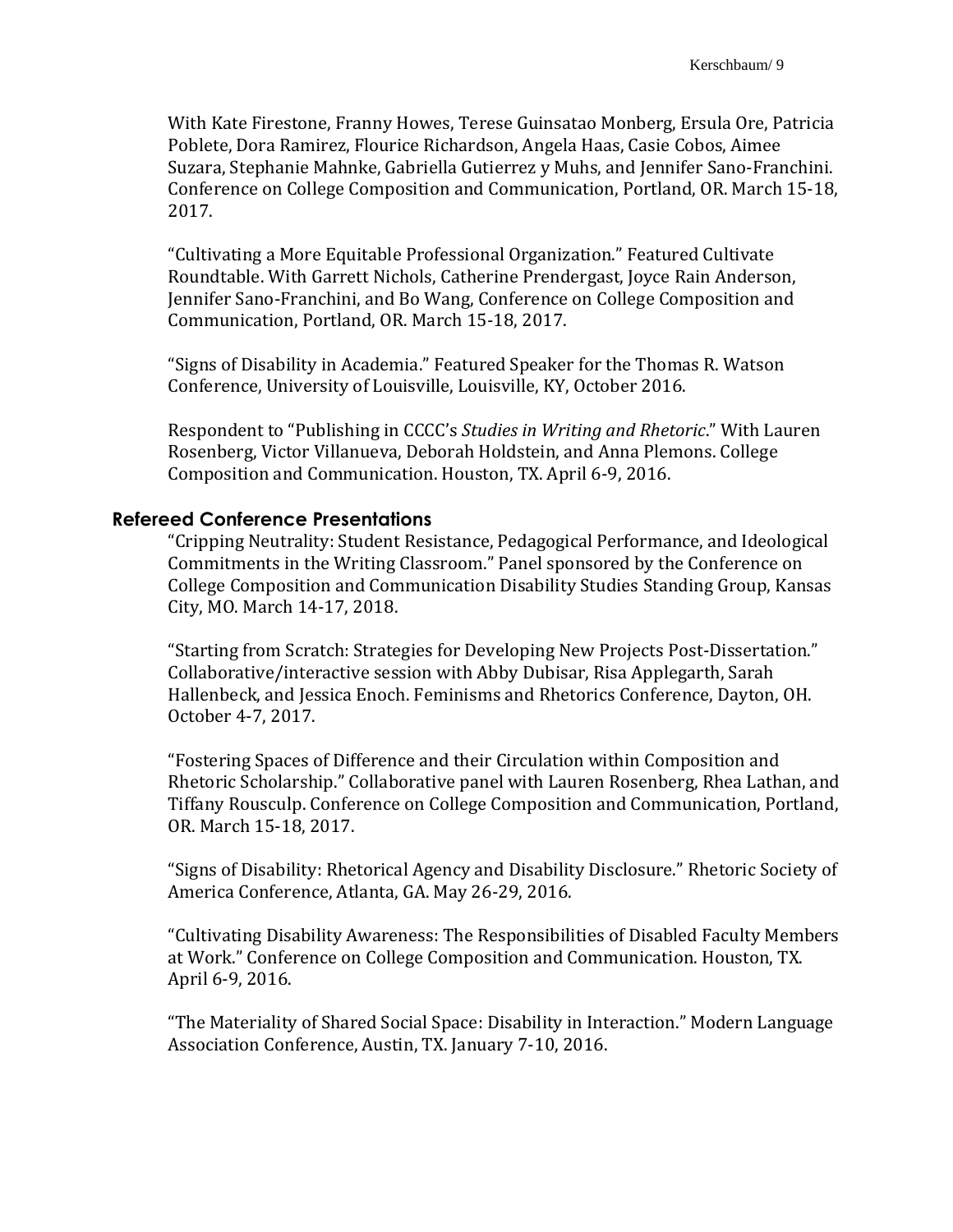"The Disability History of an Interview," With Clare Mullaney, Anne Dalke, Jody Cohen, and Kevin Gotkin. Society for Disability Studies Conference, Atlanta, GA. June 10-13, 2015.

Respondent to "Caption That! Critical, Creative, and Contextual Encounters with Closed Captioning in Multimodal Composition." With Sean Zdenek, Brenda Brueggemann, and Nicole Snell. Panel sponsored by the Conference on College Composition and Communication Disability Studies Standing Group. Conference on College Composition and Communication. Tampa, FL. March 18-21, 2015.

"Publishing in CCCC's *Studies in Writing and Rhetoric*." Conference on College Composition and Communication. Tampa, FL. March 18-21, 2015.

"Representational Labor: Doing the Work of Race, Disability, and Sexuality in the Academy." Roundtable with Sami Schalk, LaMonda Horton Stallings, Melinda Brennan, Margaret Price, and Heather Montes Ireland at the National Women's Studies Association Conference. San Juan, Puerto Rico. November 13-16, 2014.

"Accessing Non-Normative Positivisms: Rhetorical Agency, Narrative, and Disability Disclosure." Society for Disability Studies Conference. Minneapolis, MN. June 11-14, 2014.

"Opening up Disability Studies: Notes on Inclusion and Credibility." Conference on College Composition and Communication. Indianapolis, IN. March 19-22, 2014.

"The (Dis)embodied Scholar: Access in Theory and Practice." Roundtable with Robert McRuer, Rosemarie Garland-Thomson, Joan Ostrove, Georgina Kleege, and Rebecca Sanchez. Modern Language Association Conference. Chicago, IL. January 9- 12, 2014.

"Disabled Faculty and Disability Disclosure: A Mixed-Methods Study." With Margaret Price, Amber O'Shea, and Alyssa Balletta. Disability Disclosure in/and Higher Education Conference. Newark, DE. October 25-27, 2013.

"Imagining and Accessing Lived Realities in Research Interviews." Society for Disability Studies Conference. Orlando, FL. June 26-29, 2013.

"Disability Disclosure." Rhetoric Society of America Biennial Institute. Lawrence, KS. June 3-9, 2013.

"The Rhetorics of Disability Memoir: Agency and Disability Disclosure." And Gladly Teach?: Pedagogy, Practice, and the Teaching of Literature. Wilmington, DE. April 20, 2013.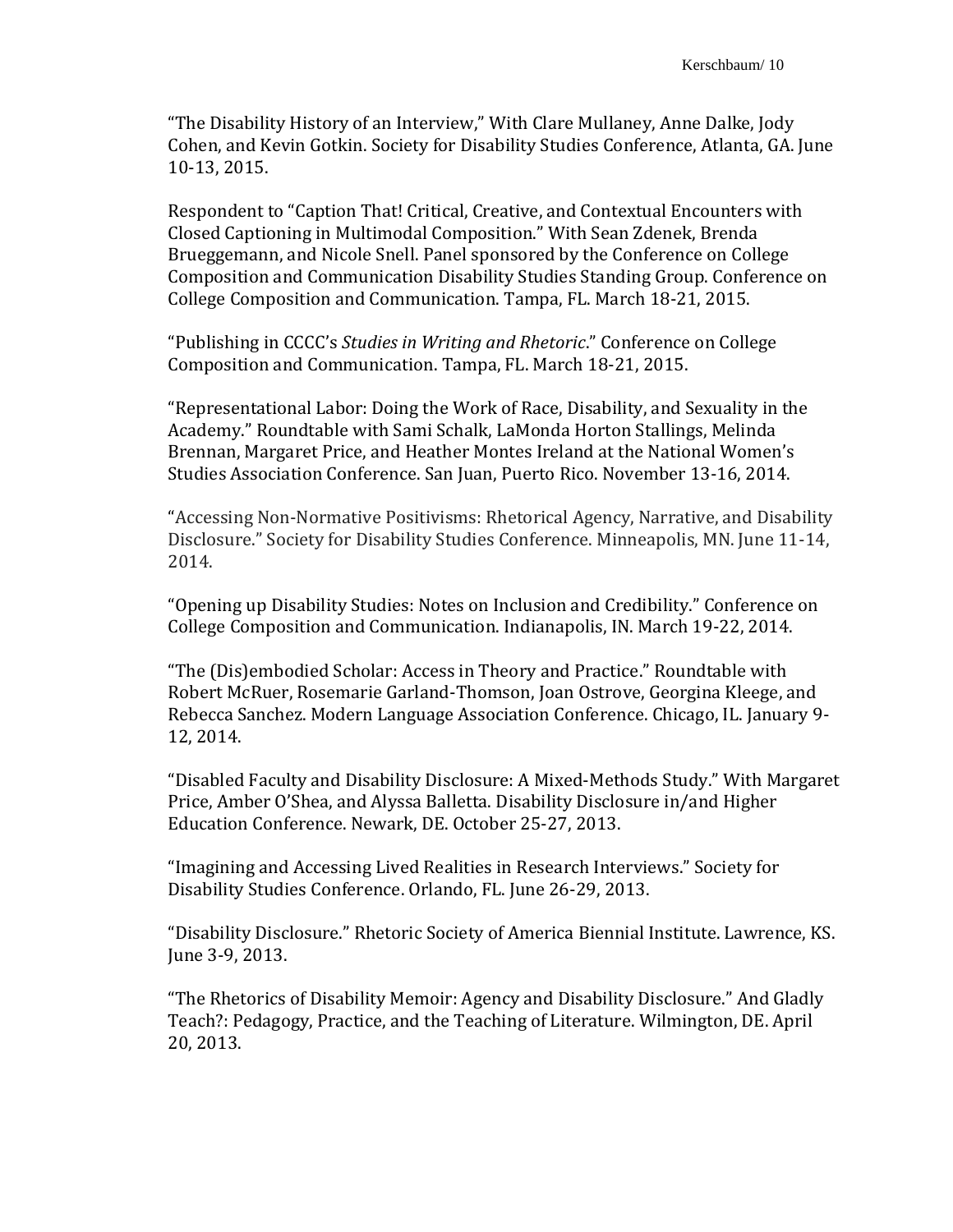"Disabled Faculty and Linguistic Agency." Modern Language Association Conference. Boston, MA. January 2013. *Panel selected for inclusion on the Presidential Theme, "Avenues for Access."*

"Multimodality in Motion: Disability in/and Kairotic Spaces." Computers and Writing Conference. Ann Arbor, MI. May 2011.

"Agency in Intersections of Disability Identity and Research Methodology." Conference on College Composition and Communication. Atlanta, GA. March 2011.

"Tracing the Winds of Social Change in Talk about and around Writing." International Writing Centers Association Conference. Baltimore, MD. November 2010.

"Doing Diversity: How Writing Programs Can Impact Institutional Diversity Efforts." Writing Program Administration Conference. Philadelphia, PA. July 2010.

"Between Classroom and Institution: What Interactional Research in Writing Classrooms Can Contribute to University Diversity Efforts." Conference on College Composition and Communication. Lexington, KY, March 2010.

"Peer Review as Contact Zone: Interrelating the Personal and the Academic Through Narrative." Conference on College Composition and Communication. San Francisco, CA, March 2009.

"What is Rhetoric Research?: A Roundtable." Modern Language Association Conference, San Francisco, CA, December 2008. (with Cheryl Ball, Qwo-Li Driskill, Daniel Ellis, Janice Fernheimer, Jenn Fishman, Katherine Mack, and Stacey Pigg).

"Identifying Disability, Categorizing Experience." Disability Studies Special Interest Group Presentation. Conference on College Composition and Communication. New Orleans, LA, March 2008.

"Exploring the Ethics of Contact Through Student Narratives." College English Association, New Orleans, LA, April 2007.

"Writing and the Challenges of Identity: Negotiating Authority in Small-Group Peer Review." Conference on College Composition and Communication, New York, NY, March 2007

"A Closer Look at Contact: Conversational Narratives in Small-Group Peer Review." Watson Conference in Composition and Rhetoric, University of Louisville, Louisville, KY, October 2006.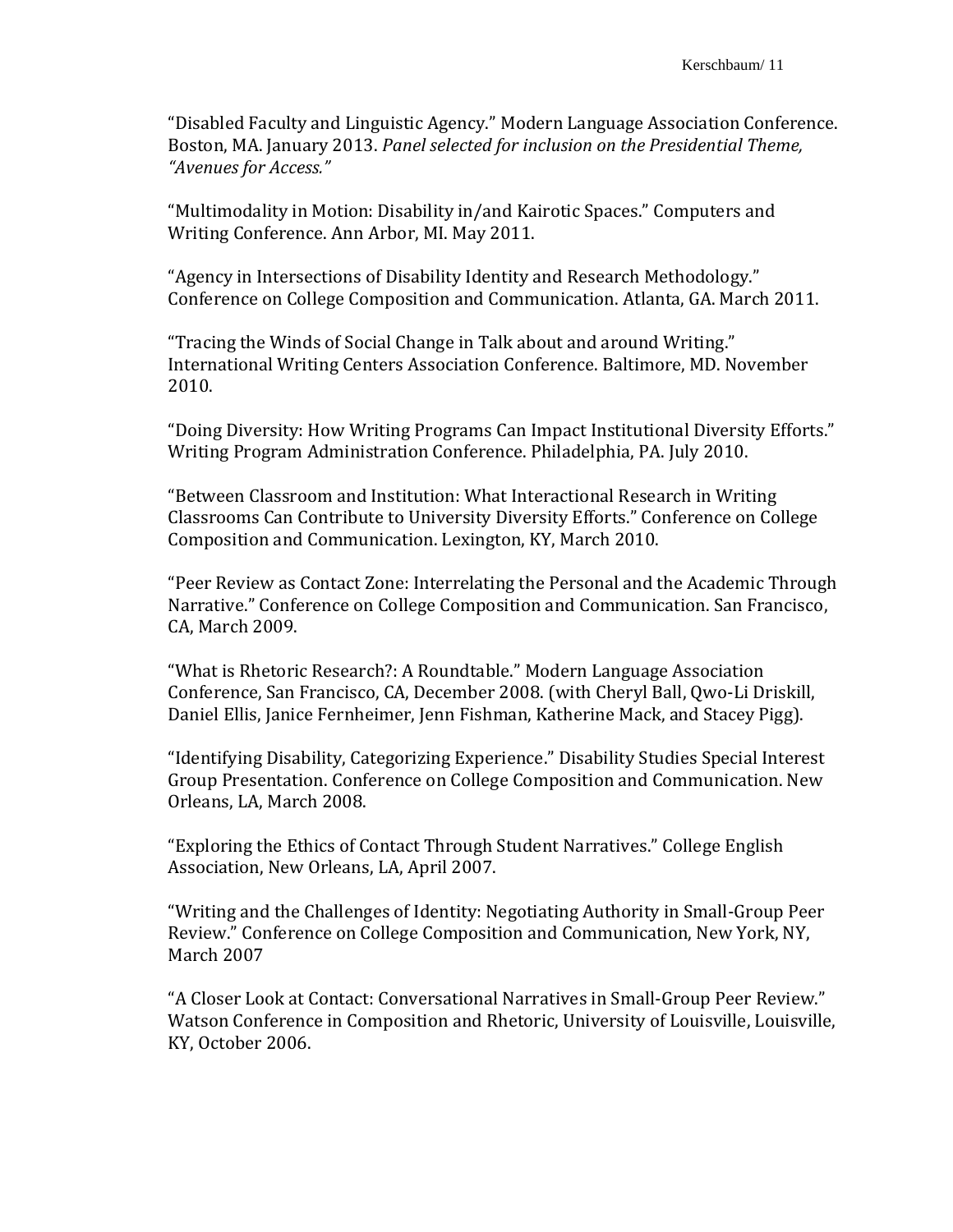"Beyond Categorization: Using Markers of Difference to Enable Intersectional Analysis." Conference on College Composition and Communication, Chicago, IL, March 2006.

"Managing the "Local" and the "Global" in the Analysis of Oral Narratives" Qualitative Interest Group, Athens, Georgia, January 2006. (with Amy S. Johnson).

"Identification and Difference: A Rhetorical Analysis of Student Narratives in a University Writing Classroom." 14th World Congress of Applied Linguistics, Madison, WI, July 2005.

"Foregrounding Difference in Postsecondary Literacy Classrooms: Students' Narrative Production and Implications for Teacher Education." Annual Meeting of the American Educational Research Association, Montreal, Quebec, Canada, April 2005.

"The Invisibility of Disability in Diversity Rhetorics: Implications for Access." Conference on College Composition and Communication, San Francisco, CA, March 2005.

"(Re)shaping Pedagogies and Identities: Disabled Teachers in the Composition Classroom." Disability and access: Enabling the People, Technologies, and Spaces of Composition, a pre-conference workshop at the Conference on College Composition and Communication, San Francisco, CA, March 2005.

"Teaching a Lone Deaf Student in a Hearing Classroom." Teachers of writing to the deaf and hard of hearing Special Interest Group at the Conference on College Composition and Communication, San Francisco, CA, March 2005.

"Writing (as) Difference: Students' Textual Production and Performance During Peer Review." Writing Research in the Making Conference, Santa Barbara, CA, February 2005.

"Coming to Audience: First Year Writing Students and Rhetorical Self-Positioning." Rhetoric Society of America, Austin, TX, May 2004. (with Melissa Thompson).

"Attending to difference: Becoming audiences for one another." Research Network Forum at the Conference on College Composition and Communication, San Antonio, TX, March 2004.

"First-year composition students and differences in talk and writing." Ethnography in Education Forum, University of Pennsylvania, Philadelphia, PA, February, 2004.

"Crisis, trauma and complicity: What happens when a feminist pedagogical agenda enters the classroom?" Biennial International Feminisms and Rhetoric Conference, Columbus, OH, October 2003. (with Jay Paul Gates).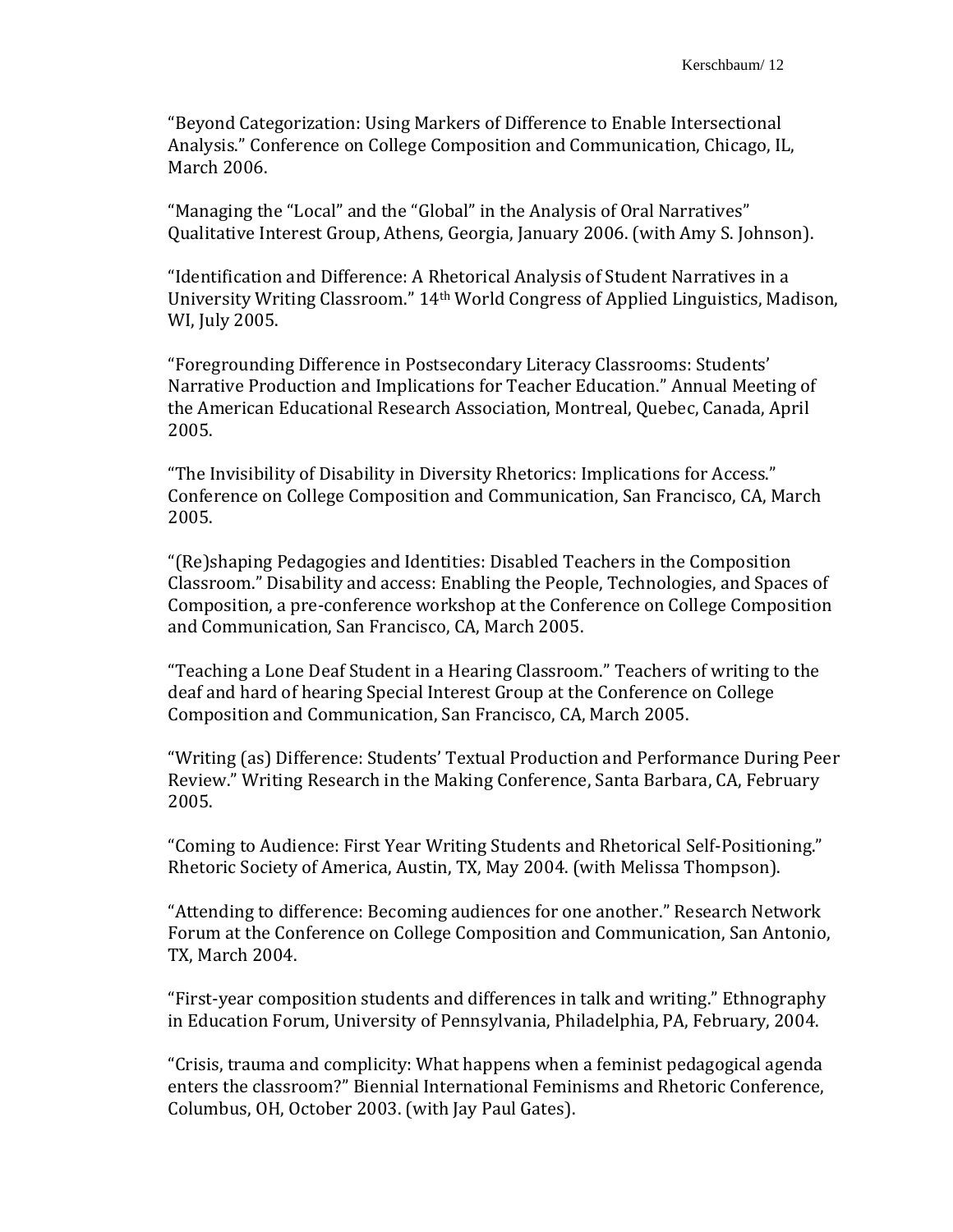"Community in the composition practicum" The Conference on College Composition and Communication, Special Interest Group on Training of TAs in Composition, New York, NY, March 2003. (with Mary Lou Odom).

"The politics and pedagogy of representation." Conference on College Composition and Communication, New York, NY, March 2003.

"Arguing on the street." Conference on College Composition and Communication, Chicago, IL, March 2002.

"Writing and being written: Using a model syllabus as a training tool." Writing as a Human Activity Conference, Santa Barbara, CA, October, 2001.

# **Public**

"Signs of Disability in the Health Sciences." College of Health Sciences Diversity and Inclusion Lecture Series. Newark, DE. February 2017

"Some Notes on Fixing Human Bodies." Disability Cinema Film Series, Newark, DE. January 2016.

"*Toward a New Rhetoric of Difference.*" University of Delaware English Department Faculty Lecture Series. Newark, DE. September, 2015.

"Disability and Disclosure in Higher Education." Interdisciplinary Humanities Research Center Grant Showcase. Newark, DE. February 2014.

"The Reveal: Disability Disclosure." Center for the Study of Diversity Brown Bag Discussion, University of Delaware, Newark, DE, April 2013.

"Disabled Faculty and the Academy: Identity, Disclosure, and Accommodation." English Faculty and Graduate Forum, University of Delaware, Newark, DE, April 2013.

"Avoiding the Difference Fixation: How Markers of Difference Influence the Teaching of Writing." English Faculty and Graduate Forum, University of Delaware, Newark, DE, April 2011.

"Doing Diversity: Negotiating Difference in the University" Women's Studies Race and Ethnicity Research Series, University of Delaware, Newark, DE, April, 2011.

"Writing and the Challenges of Identity: Negotiating Authority in Small-Group Peer Review." Melbern G. Glasscock Center for the Humanities, Texas A&M University, College Station, TX, February 2007.

"Sharing Differences through Storytelling: Student Narratives in a University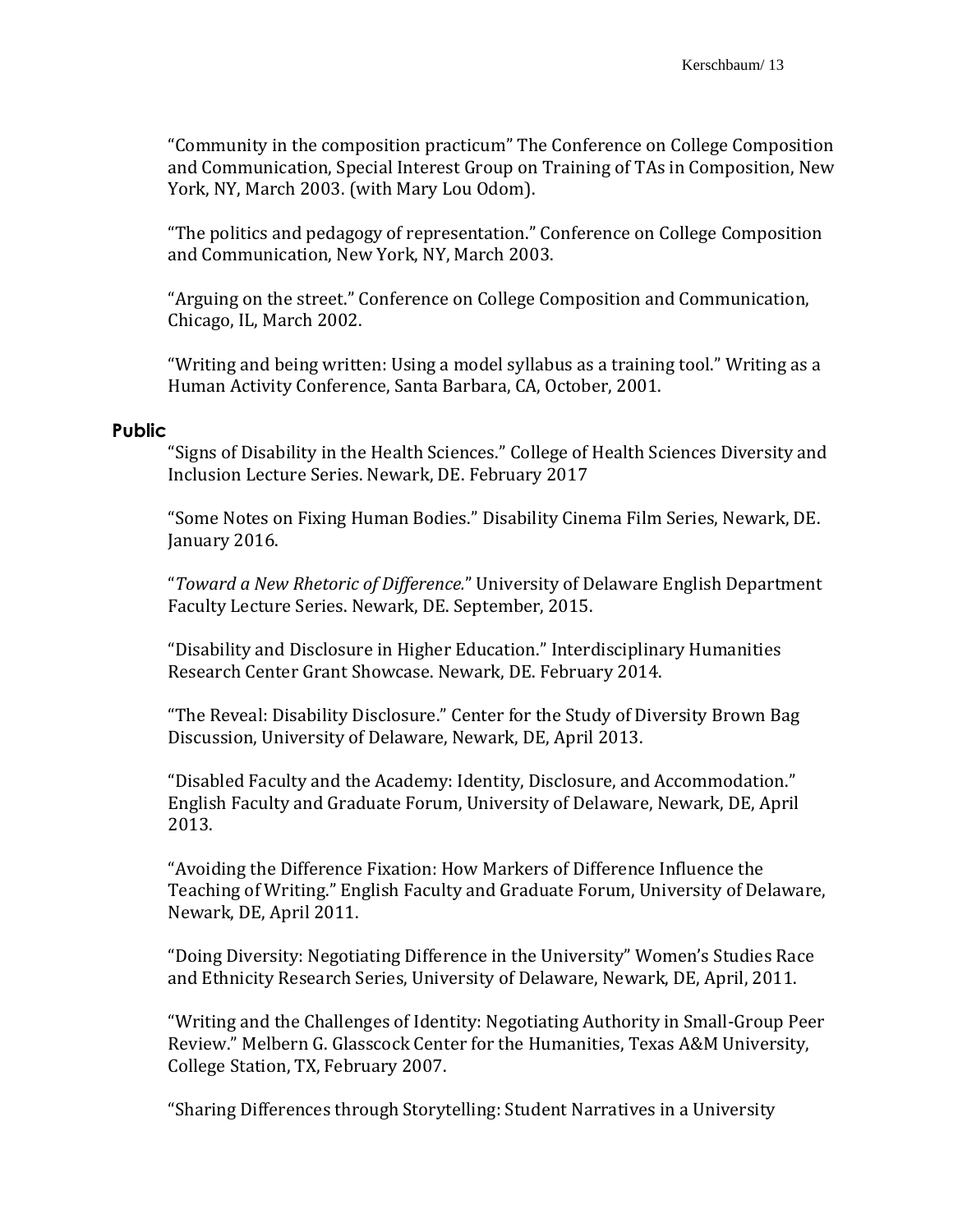Writing Classroom." Discourse Studies Colloquium, Texas A&M University, College Station, TX, September, 2005.

"Emergent Categories of Difference." Wisconsin Center for the Advancement of Postsecondary Education Graduate Research Circle. University of Wisconsin-Madison, Madison, WI, March, 2004.

# **TEACHING**

# **Graduate**

English 840: Special Topics in 20th Century Literature: Narrating Disclosure, Negotiating Disability.

English 667: Rhetorics of Diversity and Difference in English Studies English 685: Rhetoric as a Social Practice: Antiquity to the Middle Ages English 688: Introduction to Composition Theory and the Teaching of Writing English 666: Independent Study, "Rhetoric and Composition Studies" English 666: Independent Study, "Rhetoric, Composition, and Diversity" English 666: Independent Study, "Composition-Rhetoric, Multilingualism, and Translingualism" English 666: Independent Study, "Disability Studies and Composition Theory" English 666: Independent Study, "Composition and Rhetoric Research Methodologies" (3 times) History of Rhetoric to 1700 (at Texas A&M University)

## **Undergraduate**

English 110: Critical Reading and Writing

English 267/Disability Studies 267: Introduction to Disability Studies: Arts and Humanities

English 278: Studies in Diversity: Diversity in the University English 278: Studies in Diversity: Introduction to Disability Studies English 301: Expository Writing: Forms of Authorship University Studies 362: Experiential Learning History of Rhetoric (at Texas A&M University) Modern Rhetorical Theory (at Texas A&M University)

## **Dissertation Committees**

#### Chair

Janel Atlas, Department of English. PhD expected May 2020

## Committee Member

Zachary See, Department of English. PhD expected May 2021. Caitlin Larracey, Department of English. PhD expected May 2020. Carolyne King, Department of English. PhD expected May 2019. Annalee Kodman, School of Education. PhD 2013. (Currently Associate Professor of English at Columbia Basin College).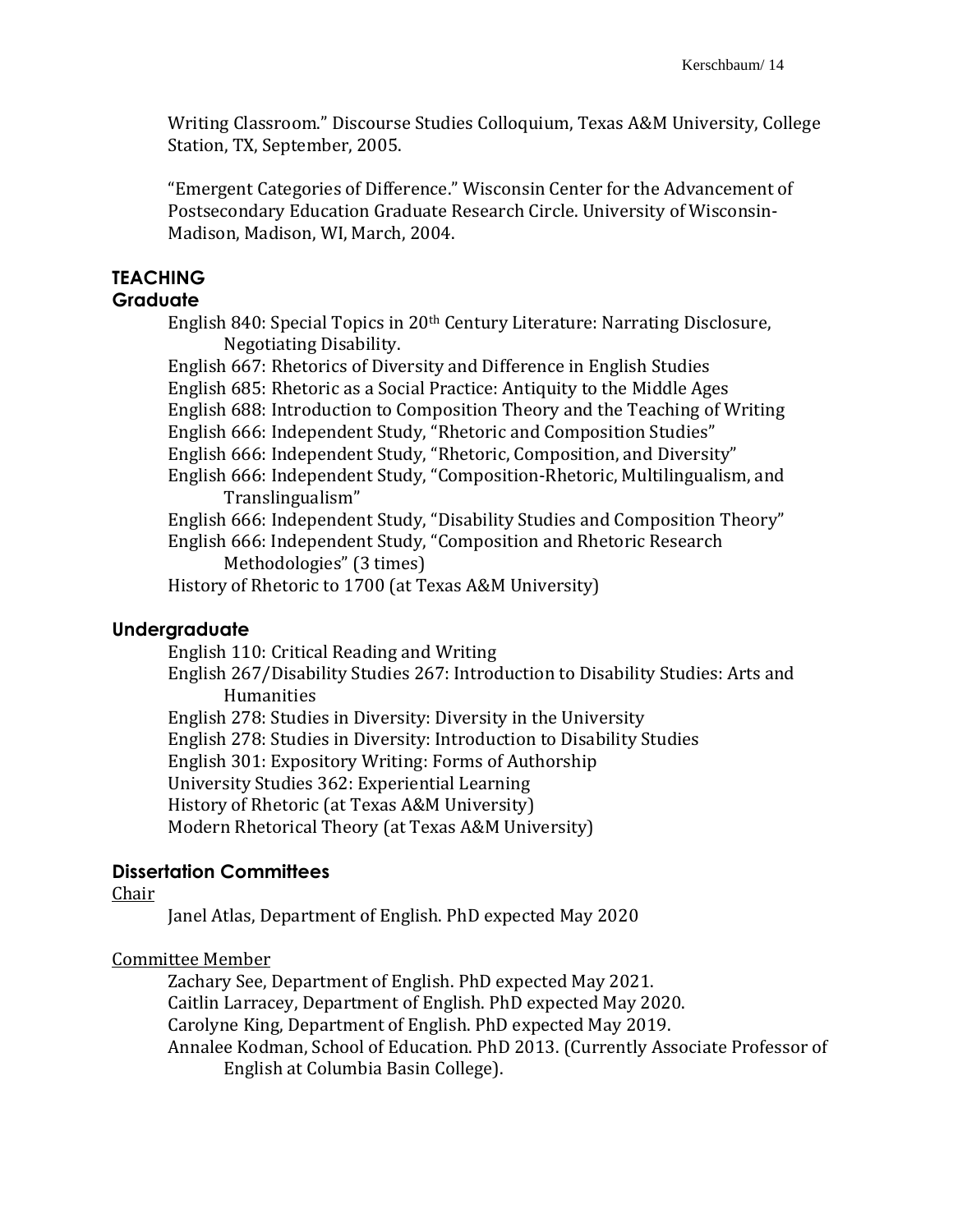#### External Committees

Ruth Osorio, University of Maryland, College Park. PhD expected May 2019. Neil Simpkins, University of Wisconsin-Madison. PhD expected May 2019. Annika Konrad, University of Wisconsin-Madison. PhD expected May 2018. Hilary Selznick, Illinois State University. PhD completed August 2017. Janine Butler, Eastern Carolina University. PhD completed May 2017.

## **Honors, Awards, and Grants for Teaching**

One-Semester Teaching Development Program. Center for Teaching Excellence, Texas A&M University, 2007.

## **Professional Presentations Related to Teaching**

"Imagining Disability in Your Classroom." Teaching for Inclusion Panel sponsored by the President's Diversity Initiative and the Center for Teaching and Assessment of Learning, University of Delaware. With Maggie Andersen, Elizabeth Higginbotham and Pascha Bueno-Hansen. (September 2013).

"Disability and the First Year Writing Classroom." Writing Program Plenary, University of Delaware. (February 2013).

"Peer Review Re-Viewed." Writing Program Plenary, University of Delaware. (September 2008).

"Peer Review." Half-day workshop led at the University Writing Center. Texas A&M University (June 2008).

"Using Video Technology to Better Understand our Teaching." Discourse Studies Research Brown Bag Series, Texas A&M University (October 2006).

"Teaching Diversity." Faculty Forum. Center for Teaching Excellence, Texas A&M University (February 2006). (with M. Jimmie Killingsworth).

# **SERVICE**

#### **Department**

Member, Search Committee for a Continuing Track Assistant Professor in Professional Writing (Fall 2017).

Member, Undergraduate Committee (2016-18).

Member, Search Committee for a Senior Tenured Professor in Professional Writing (Fall 2016).

Member, Ad Hoc Committee to Review Departmental Promotion and Tenure Guidelines (2015-16).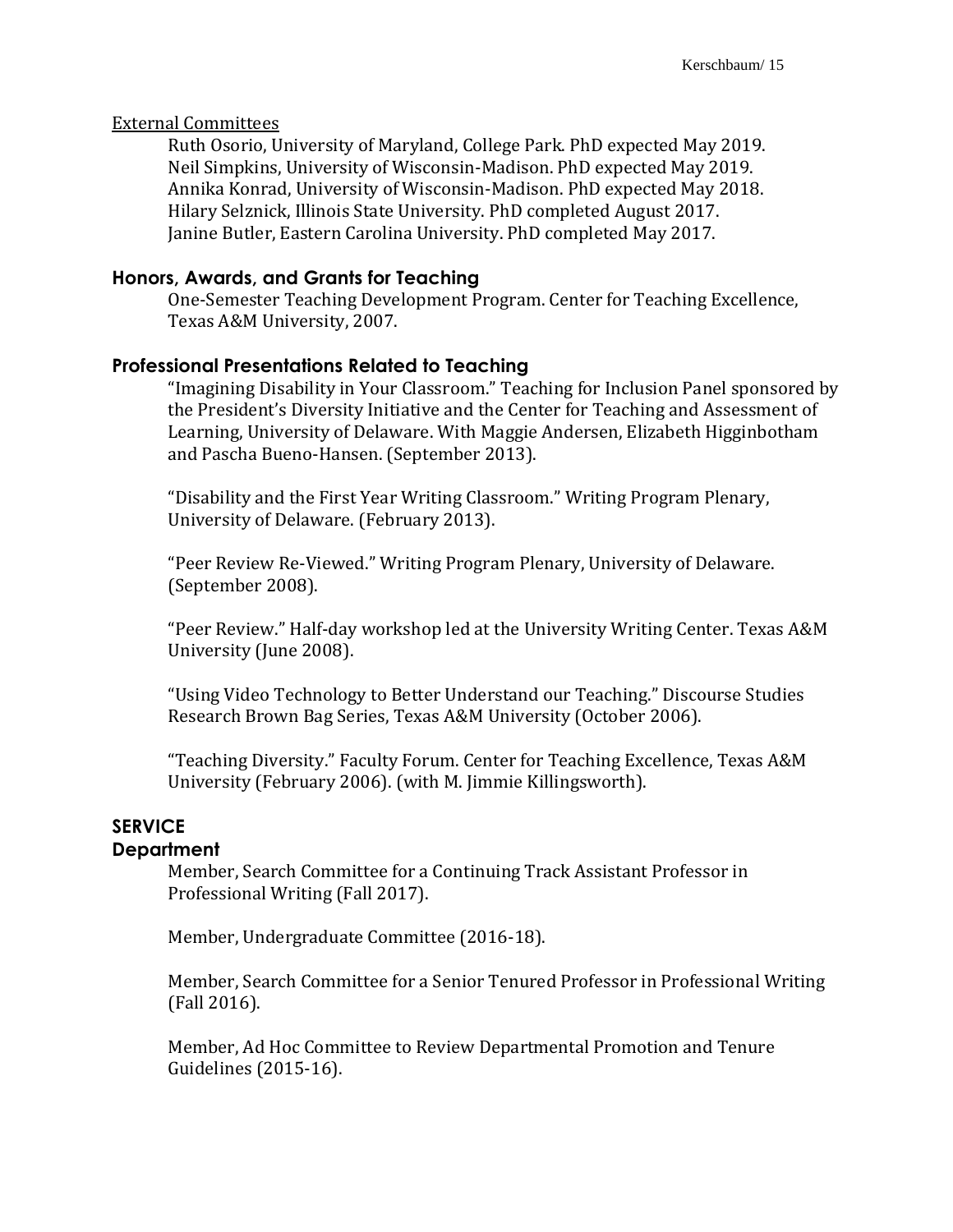Member, Executive Committee (2013-14; 2015-17).

Teaching Observations for the Composition Program (Fall 2014, Fall 2015).

Member, Ad Hoc Committee to Review Reviews (Spring 2014).

Member, Graduate Committee (2013-14).

Co-Organizer, Writing Program Brown Bag Discussions (with Kerry Hasler-Brooks and Candice Welhausen) (2013-14).

Participant, 3-Day Summer Institute. Delaware Center for Teacher Training. (July 2013). (Remunerated).

Jury Member, 2011-2012 Arak Anthology Essay Competition (Fall-Winter 2012).

Member, Search Committee, Associate or Full Professor of Writing (Fall 2012).

Co-Organizer, Writing Program Brown Bag Discussions (with Kerry Hasler-Brooks) (2012-13).

Co-Organizer, Writing Program Brown Bag Discussions (with Steve Bernhardt) (Fall 2011).

Member, Speakers Committee (2010-2012).

Jury Member, 2010-2011 Arak Anthology Essay Competition (Winter 2010).

Mentor, Writing Program Mentor-Teacher Professional Development Program (Fall 2008, Fall 2010, Fall 2012, Fall 2013).

Member, Ad-Hoc Writing Program Assessment Committee (Spring-Summer 2009).

Co-Organizer, "Sakai: From the Students' Perspective." (with Chris Penna). (Spring 2009).

Co-Organizer, Writing Program Professional Development Brown Bags (with Michael McCamley) (2008-2009).

#### **College**

Member, Strategic Planning for Inclusive Excellence Committee (Spring 2016- Summer 2017).

#### **University**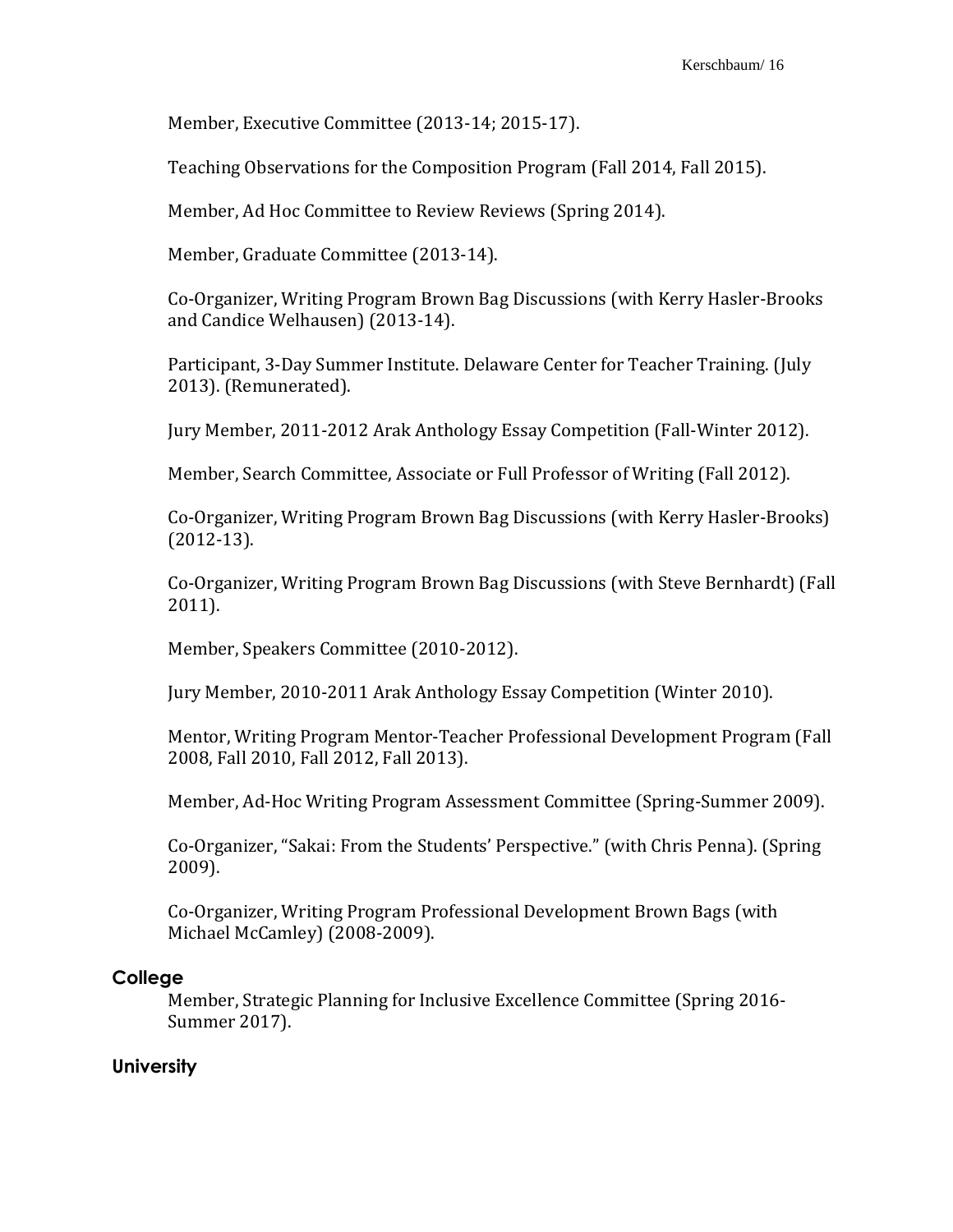Faculty Coordinator, University of Delaware Faculty Achievement Program (Summer 2016-present)

Member, Mary Custis Straughn Award and Event Committee (Fall 2017).

Member, Search Committee for ADA Accommodations Coordinator, Disability Support Services Office. (Fall 2015).

Small Group Coach, University of Delaware Faculty Success Program (Fall 2014; Fall 2015).

"Disability and Higher Education." With Margaret Price. Faculty development workshop funded by the University Diversity Initiative. Newark, DE. 16 April 2014.

Member, Advisory Board, Center for the Study of Diversity. (Spring 2014-present).

Grant Review Committee, Interdisciplinary Humanities Research Center (Fall 2013).

Grant Reviewer, Center for the Study of Diversity Faculty and Graduate Grant Program (Fall 2012, Fall 2013).

Speaker, "Mentoring Opportunities for New Faculty." President's Diversity Initiative New Faculty Luncheon (Fall 2012).

Member, Executive Board, Women's Caucus (2011-2017).

Chair, Women's Caucus Website Subcommittee (2011-2014).

Member, Disability Caucus (2011-present).

Faculty Scholar, Center for the Study of Diversity (2011-present).

Speaker, "Why ASL Should Be Considered a Foreign Language for Admissions Purposes." Faculty Senate Meeting (Fall 2011).

## **Profession**

Chair, Review committee for Research Initiative Proposals, Conference on College Composition and Communication (Fall 2017).

Member, Social Justice and Activism at C's Task Force, Conference on College Composition and Communication (Fall 2017-Spring 2018).

Stage 2 Reviewer, Proposals for Conference on College Composition and Communication. (July 12-15, 2017, Urbana, IL).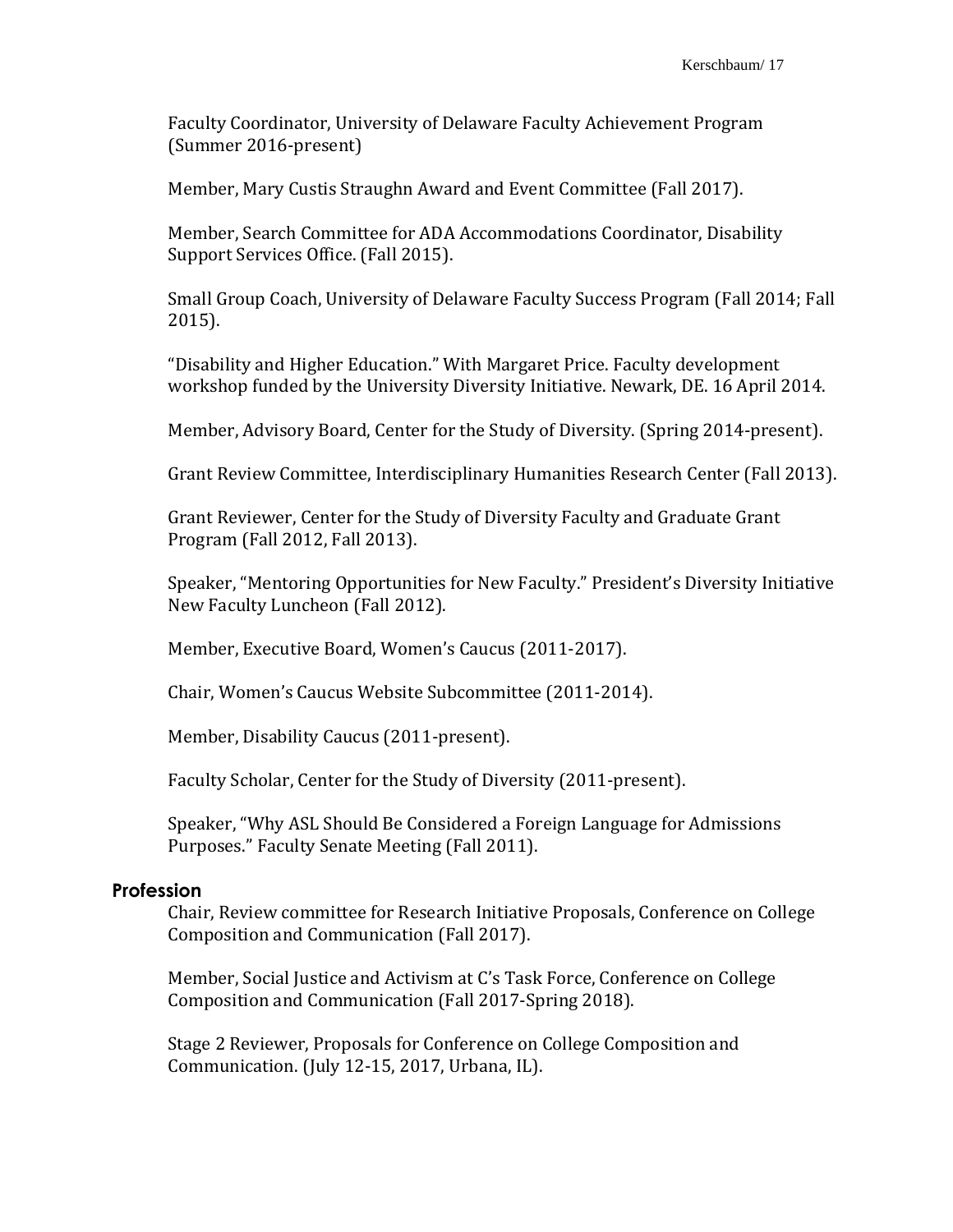Forum Moderator, Dissertation Success Program, National Center for Faculty Development and Diversity (Spring-Summer-Fall 2017).

Advisory Board Member, Scientists with Disabilities Project. Chemical Heritage Society, Philadelphia, PA.

Community Builder, Dissertation Success Program, National Center for Faculty Development and Diversity. (Fall 2016).

Head Peer Mentor and Mentor, Dissertation Success Program, National Center for Faculty Development and Diversity (with Therí Alyce Pickens). (Winter, Spring & Summer 2016).

Member, Executive Committee, Conference on College Composition and Communication. Elected. (2016-2018).

Chair, Committee on Disability Issues in College Composition. Conference on College Composition and Communication. Appointed. (2015-2018).

Member, Executive Board, Division on the History and Theory of Rhetoric. Modern Language Association. Elected. (2015-2018).

Stage I Reviewer, Proposals for the Conference on College Composition and Communication. (2010, 2012-2015)

Coach, Dissertation Success Program, National Center for Faculty Development and Diversity. (Fall 2015).

Member, College Section Nominating Committee, National Council of Teachers of English. Elected. (2014-2015).

Contributor and co-editor, Videos and Materials for "Composing Access" [\(www.composingaccess.net\)](http://www.composingaccess.net/). (2013-2015).

Member, Committee on Disability Issues in College Composition. Conference on College Composition and Communication. Appointed. (2008-2015).

Member, National Council of Teachers of English Spokespersons Network. (2013- 2015).

Member, Nominating Committee, Computers and Composition Digital Press Accessibility and Digital Composition Award. (2014).

Consultant, University of Kansas Office for Institutional Opportunity and Access (Fall 2012).